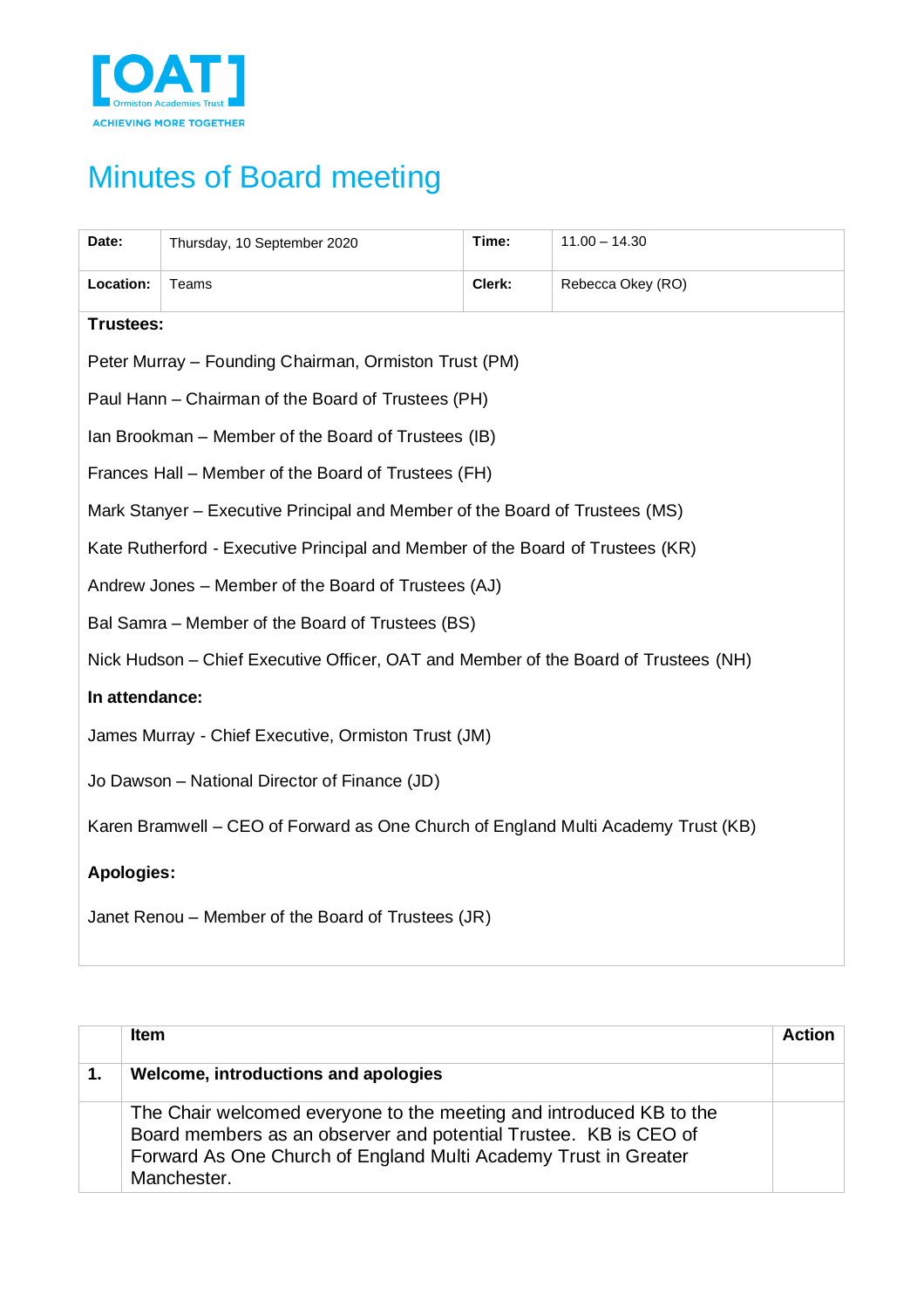

|    | Apologies were received from JR.                                                                                                                                                                                                                                                                                                                                                                                                                                                            |           |
|----|---------------------------------------------------------------------------------------------------------------------------------------------------------------------------------------------------------------------------------------------------------------------------------------------------------------------------------------------------------------------------------------------------------------------------------------------------------------------------------------------|-----------|
|    | The Chair outlined the detailed work that had been undertaken by the Board<br>of Trustees and OAT Executive in a series of Board and Extraordinary Board<br>meetings over the last six months. This has ensured academies have been<br>supported from lock down in March through to reopening in September<br>2020. September Board meeting usually focuses on examination results but<br>due to a lack of published national tables this analysis would not take place<br>at this meeting. |           |
| 2. | <b>Minutes</b>                                                                                                                                                                                                                                                                                                                                                                                                                                                                              |           |
|    | Declaration of interests and Trustees interests for the OAT website<br>FH advised of a new directorship and will complete and submit declaration<br>paperwork.<br>To confirm the minutes of the Board meeting held on 9 July 2020<br>$\bullet$                                                                                                                                                                                                                                              | <b>RO</b> |
|    | The minutes of the Board meeting held on 9 July 2020 were approved as an<br>accurate record of the meeting with the following minor amendments:<br>Trustees requested amendment of wording from content to supportive of<br>financial plan.                                                                                                                                                                                                                                                 |           |
|    | The Financial Oversight and Risk Committee to be amended to Finance and<br>Capital Committee.                                                                                                                                                                                                                                                                                                                                                                                               |           |
|    | There were no matters arising.<br>• To confirm the minutes of the Extraordinary Board meeting held on 26<br>August 2020                                                                                                                                                                                                                                                                                                                                                                     |           |
|    | The minutes of the Extraordinary Board meeting held on 26 August 2020<br>were approved as an accurate record of the meeting.                                                                                                                                                                                                                                                                                                                                                                |           |
| 3. | There were no matters arising.<br><b>CEO</b> presentation                                                                                                                                                                                                                                                                                                                                                                                                                                   |           |
|    | The CEO presented the report to Board.                                                                                                                                                                                                                                                                                                                                                                                                                                                      |           |
|    |                                                                                                                                                                                                                                                                                                                                                                                                                                                                                             |           |
|    | <b>GCSE and A level results</b><br>$\bullet$<br>There have been a small number of challenges from parents/carers<br>regarding centre assessed grades where the parent/ carer felt there was<br>evidence that the child would do better than the teacher predicted.<br><b>Attendance</b>                                                                                                                                                                                                     |           |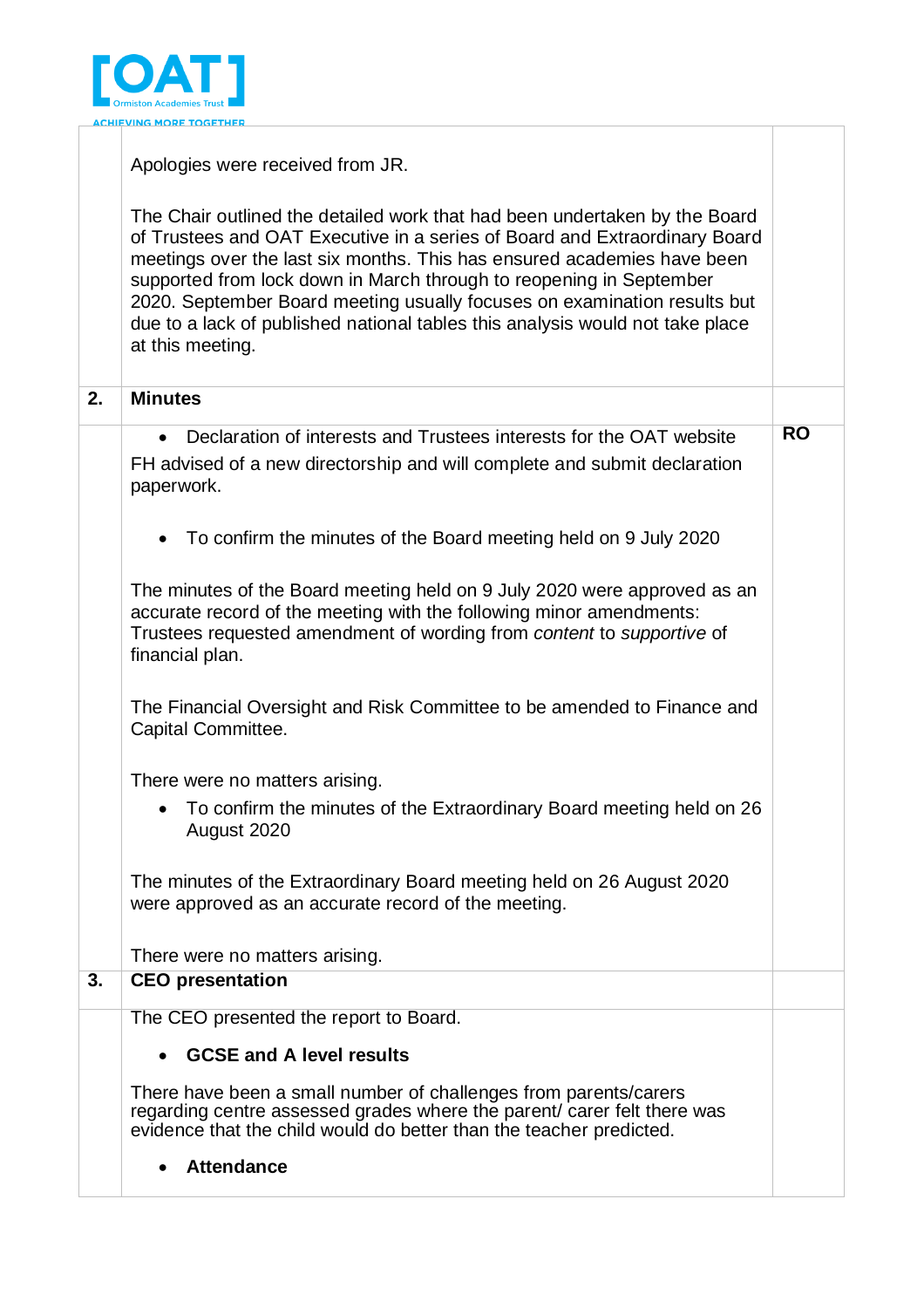

All academies are open apart from Thomas Wolsey, where there are staggered starts in operation to ensure all children are safe. Attendance is 90% plus which is very positive. There have been two reported cases of Covid 19 at Wodensborough and SWB and appropriate steps in line with risk assessments, and PHE advice, are being taken to isolate year groups affected. The CEO has started to make academy visits. Regional Directors are also visiting academies to offer support and check on operations and risk assessments. The Trustees queried those academies where attendance had fallen below 90%. The CEO advised that, in each case, there were specific reasons why this had happened.

The Trustees asked how academies are addressing specific cases of low attendance. The CEO advised attendance officers are engaging with parents/ carers to raise confidence levels. In areas where there are local outbreaks this can have a negative impact on parental attitudes.

The Trustees asked how children being asked to isolate are being supported. The CEO advised that these children are now working remotely and supported with blended learning.

## • **Integrated performance reporting**

The CEO shared the schedule for the forthcoming year and ran through which areas of reporting will be considered in detail at each Board meeting.

The Trustees praised the quality of the report and requested commentary from The CEO in subsequent reports about areas of key concern. There was a discussion on content. It was agreed it would be beneficial for the Board to view headline figures for primary along with national comparative data, and where there are numbers on roll, the school capacity should also be included. The Trustees agreed safeguarding should be reported to Board at every meeting, not annually. The inclusion of RAG rates would be helpful to draw attention to areas of concern.

## • **Head Office move, recruitment, and employee survey**

The CEO advised the move to the new head offices is underway and the new office space is ready for use. The CEO outlined other key developments; teaching and training has continued strongly despite the limitations of lockdown and the planned introduction of the Applicant Tracking System will facilitate more accurate planning and budgeting of recruitment.

An employee survey will go live after October half-term. The survey will be a combination of standard benchmark questions and OAT specific questions. The survey will be anonymous but classified by role.

Recruitment has been strong in Estates and Enrichment and a Safeguarding Manager has taken up position.

## • **Laptop provision**

The Trustees asked for an update on laptops for disadvantaged pupils. OAT distributed approximately 770 devices before the summer term from the DfE scheme. The next priority is to ensure academies are prepared if there are additional local lockdowns. The National Director of Estates and Technology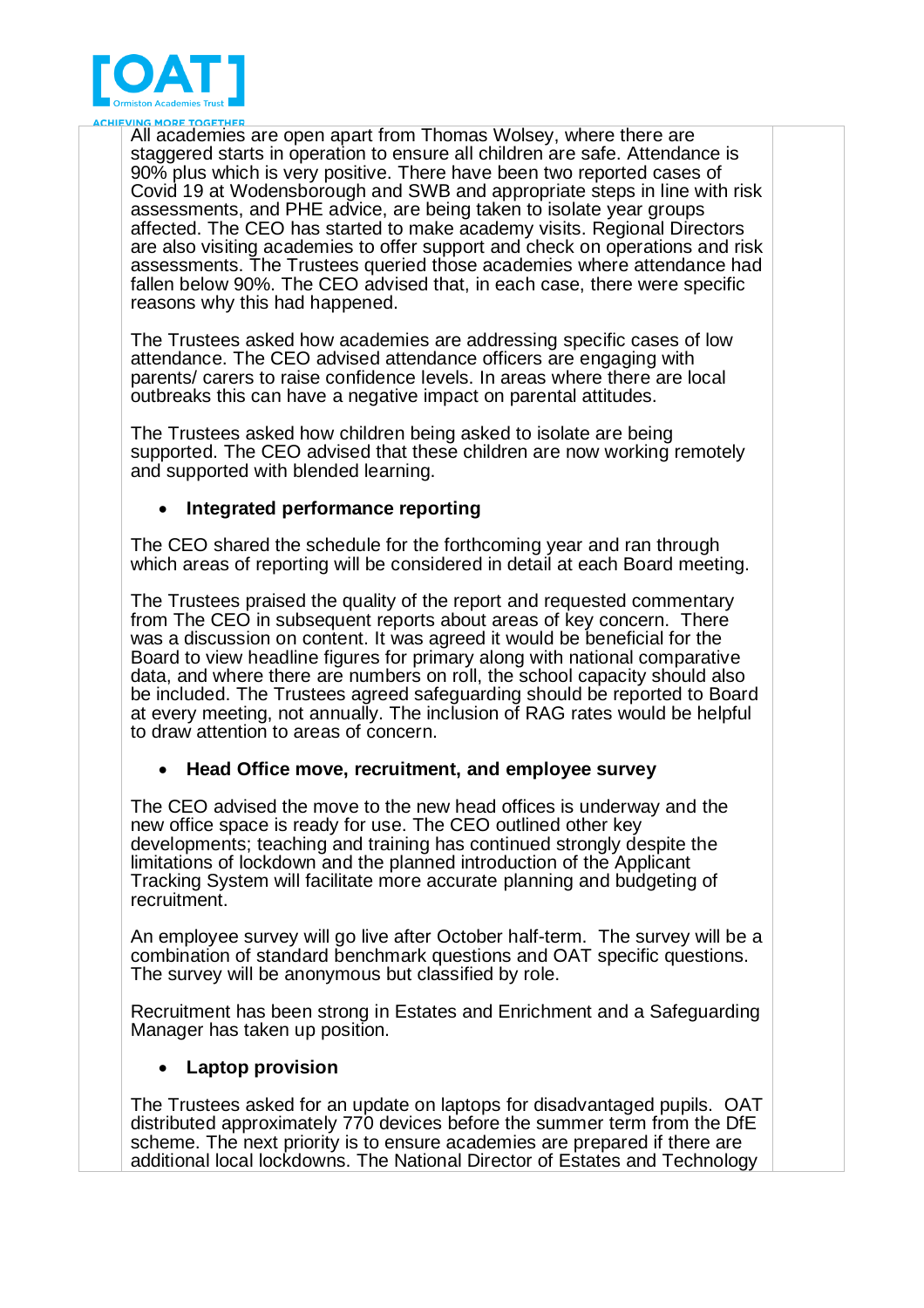

|    | <b>ACHIEVING MORE TOGETHER</b><br>is working to determine need in those areas that are at higher risk.                                                                                                                                                                                                                                                                                                                                                                                                                                                                                                                                                                                                       |  |
|----|--------------------------------------------------------------------------------------------------------------------------------------------------------------------------------------------------------------------------------------------------------------------------------------------------------------------------------------------------------------------------------------------------------------------------------------------------------------------------------------------------------------------------------------------------------------------------------------------------------------------------------------------------------------------------------------------------------------|--|
|    | The Trustees advised that in some academies children are unable to work<br>remotely due to lack of Wi-Fi connectivity at home. Parents have not<br>collected printed material from academies. The Trustees stressed the<br>importance of digital literacy for all children.                                                                                                                                                                                                                                                                                                                                                                                                                                  |  |
|    | The CEO advised that survey work is being undertaken to determine access<br>to devices and connectivity. WiFi devices will be issued where there is a<br>mobile signal.                                                                                                                                                                                                                                                                                                                                                                                                                                                                                                                                      |  |
|    | KB advised catch up funding can be used for funding devices. The CEO<br>agreed this was an option that would be considered.                                                                                                                                                                                                                                                                                                                                                                                                                                                                                                                                                                                  |  |
|    | The Trustees praised the efforts and resilience of the Executive Team and<br>principals over the last six months.                                                                                                                                                                                                                                                                                                                                                                                                                                                                                                                                                                                            |  |
| 4. | <b>Decision-making framework</b>                                                                                                                                                                                                                                                                                                                                                                                                                                                                                                                                                                                                                                                                             |  |
|    | The National Director of Finance presented the decision-making update,<br>framework and policy to the Board of Trustees. The National Director of<br>Finance advised the organisational structure of OAT has been reviewed due<br>to the growth of the organisation. Each Executive member examined their<br>area of responsibility in discussion with sub-committees. Since the July<br>Board, The National Director of Finance has consulted with governors from<br>each region to garner a range of responses. Feedback was helpful and<br>significant. The Trustees praised the sound content of the documents and<br>made some detailed comments which The National Director of Finance will<br>action. |  |
|    | The Trustees asked how stipulated timescales in the framework will be<br>monitored. The National Director of Finance advised the Head of<br>Governance will be strengthening relationships with Local Governing Bodies<br>(LGBs) and developing supervision in this area.                                                                                                                                                                                                                                                                                                                                                                                                                                    |  |
|    | The Trustees advised that the People Committee should play a critical part<br>in decision making to ensure the best talent is recruited for LGBs. The right<br>candidates should be brought in to LGBs with both central and local<br>consultation with principals.                                                                                                                                                                                                                                                                                                                                                                                                                                          |  |
|    | The Trustees asked how dialogue and feedback between LGBs and<br>Trustees can be strengthened. The National Director of Finance advised<br>action tracking is important to ensure concerns and risks are escalated to<br>Trustee level. Feedback from governors suggests they are comfortable to<br>approach at Executive or Trustee level if they wish to share a concern.                                                                                                                                                                                                                                                                                                                                  |  |
|    | The National Director of Finance advised of plans to interrelate risk with<br>LGBs, via a RAG rating, to ensure governance is robust. The National<br>Director of Finance advised there is a balance between being prescriptive<br>and allowing LGBs independence to concentrate on areas of concern in an<br>individual academy. The National Director of Finance has been looking at<br>developing a governor hub to share communication.                                                                                                                                                                                                                                                                  |  |
|    | The Trustees advised they were content with the policy and approved the<br>documents presented. The documents will be reviewed at December Board.                                                                                                                                                                                                                                                                                                                                                                                                                                                                                                                                                            |  |
|    | The National Director of Finance sought approval from Trustees to present                                                                                                                                                                                                                                                                                                                                                                                                                                                                                                                                                                                                                                    |  |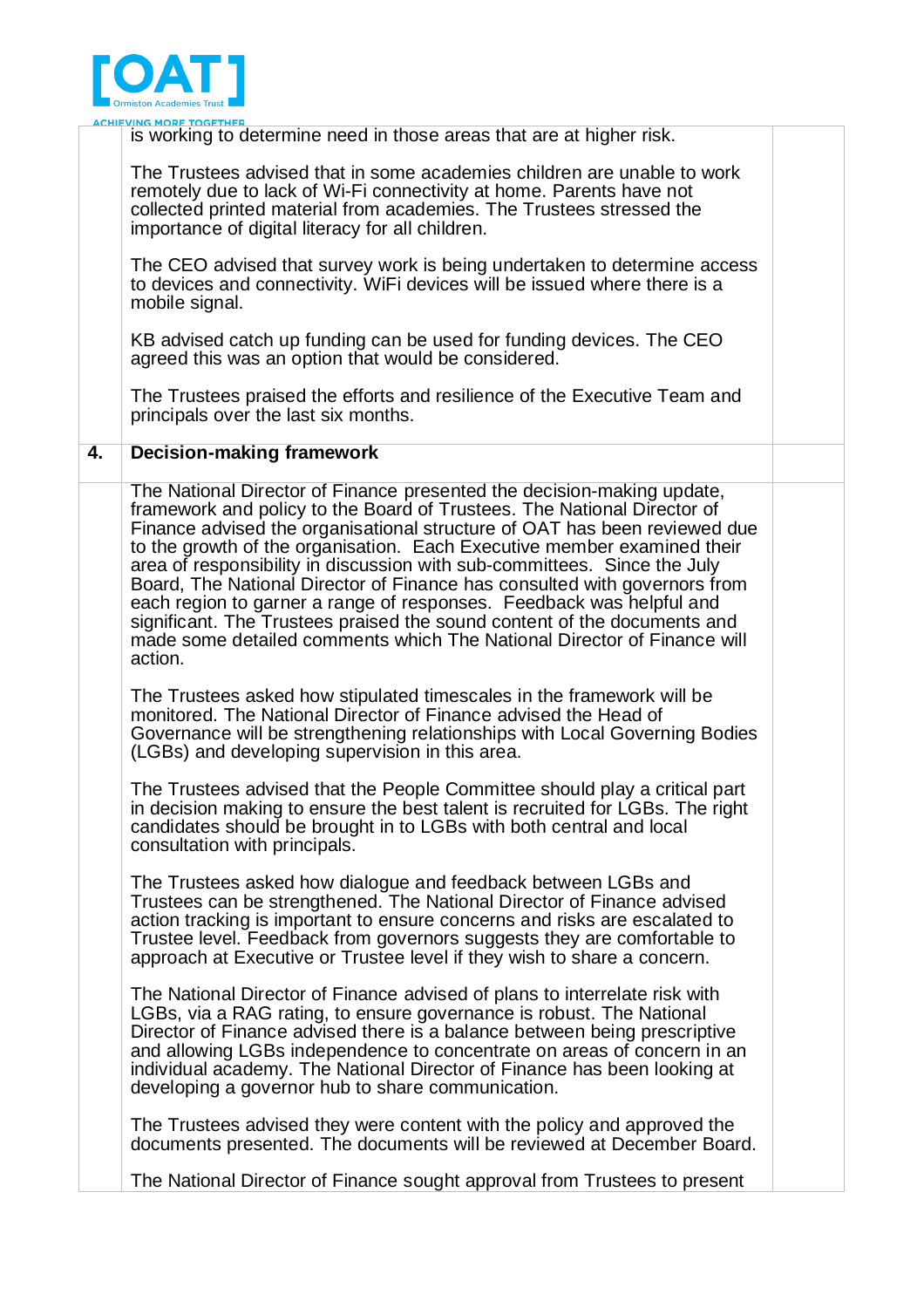

|    | <u>ACHIEVING MORE TOGETHER</u><br>to governors and principals later in September. The Trustees affirmed this<br>plan.                                                                                                                                                                                                                                                                                            |
|----|------------------------------------------------------------------------------------------------------------------------------------------------------------------------------------------------------------------------------------------------------------------------------------------------------------------------------------------------------------------------------------------------------------------|
| 5. | <b>Risk</b>                                                                                                                                                                                                                                                                                                                                                                                                      |
|    | The National Director of Finance presented the Risk update, framework and<br>policy to the Trustees.                                                                                                                                                                                                                                                                                                             |
|    | Following a recent audit by Mazars, The National Director of Finance has<br>developed a framework incorporating their recommendations. The National<br>Director of Finance has consulted with other MATs and organisations.                                                                                                                                                                                      |
|    | The Risk framework has been developed in line with Terms of Reference<br>and the oversight of risk sits with Audit and Risk Committee. The National<br>Director of Finance requested approval of the Risk Policy and standard risk<br>registers to be issued to all academies. Registers will be continually<br>reviewed and updated at least annually.                                                          |
|    | The internal audit plan will be presented to next Audit and Risk Committee<br>and Mazars will audit Risk Management again at the end of the academic<br>year.                                                                                                                                                                                                                                                    |
|    | The National Director of Finance clarified that the template can be added to<br>and is not a definitive list. The final version of the Risk register will be<br>presented again to the Board in December. The academy risk register<br>should be reported by academy principals to their LGBs. The Head of<br>Compliance and Reporting for OAT will be overseeing this in addition to the<br>escalation of risk. |
|    | The Trustees advised they were content to approve the policy and template.                                                                                                                                                                                                                                                                                                                                       |
| 6. | <b>Review of Trust Board composition</b>                                                                                                                                                                                                                                                                                                                                                                         |
|    | Currently there are two Executive Principals appointed to the Board of<br>Trustees. When OAT was a smaller organisation, it was felt that principals<br>had a key strategic role to bring the principals' voice to Board level.                                                                                                                                                                                  |
|    | OAT is now a much larger organisation and it is more difficult for the<br>Principal Trustees to accurately represent the opinions of 40 principals. The<br>Academies Financial Handbook makes clear that other than the CEO other<br>staff members should not be Trustees. The CEO has surveyed a number of<br>principals to gauge their opinions about the role of Principal Trustee.                           |
|    | The Chair made a proposal to no longer have Principal Trustees appointed<br>to the Board. The Chair proposed a pre-meeting before each Board with The<br>CEO, the Chair, and a selection of principals to consult on key issues.<br>These issues will then be brought to the Board two weeks later.                                                                                                              |
|    | The Trustees asked about the timing of this proposal. MS will stand down as<br>he has been appointed Executive Principal for the North. KR agreed with the<br>proposal and felt that it is right to stand down now. With the appointment of<br>KB, the educational expertise of the Board will be augmented, and JR has<br>previous experience as a principal                                                    |
|    | The CEO advised that a specialist in governance and education, working at<br>a hands-on academy level, might be a very valuable addition to the Board of                                                                                                                                                                                                                                                         |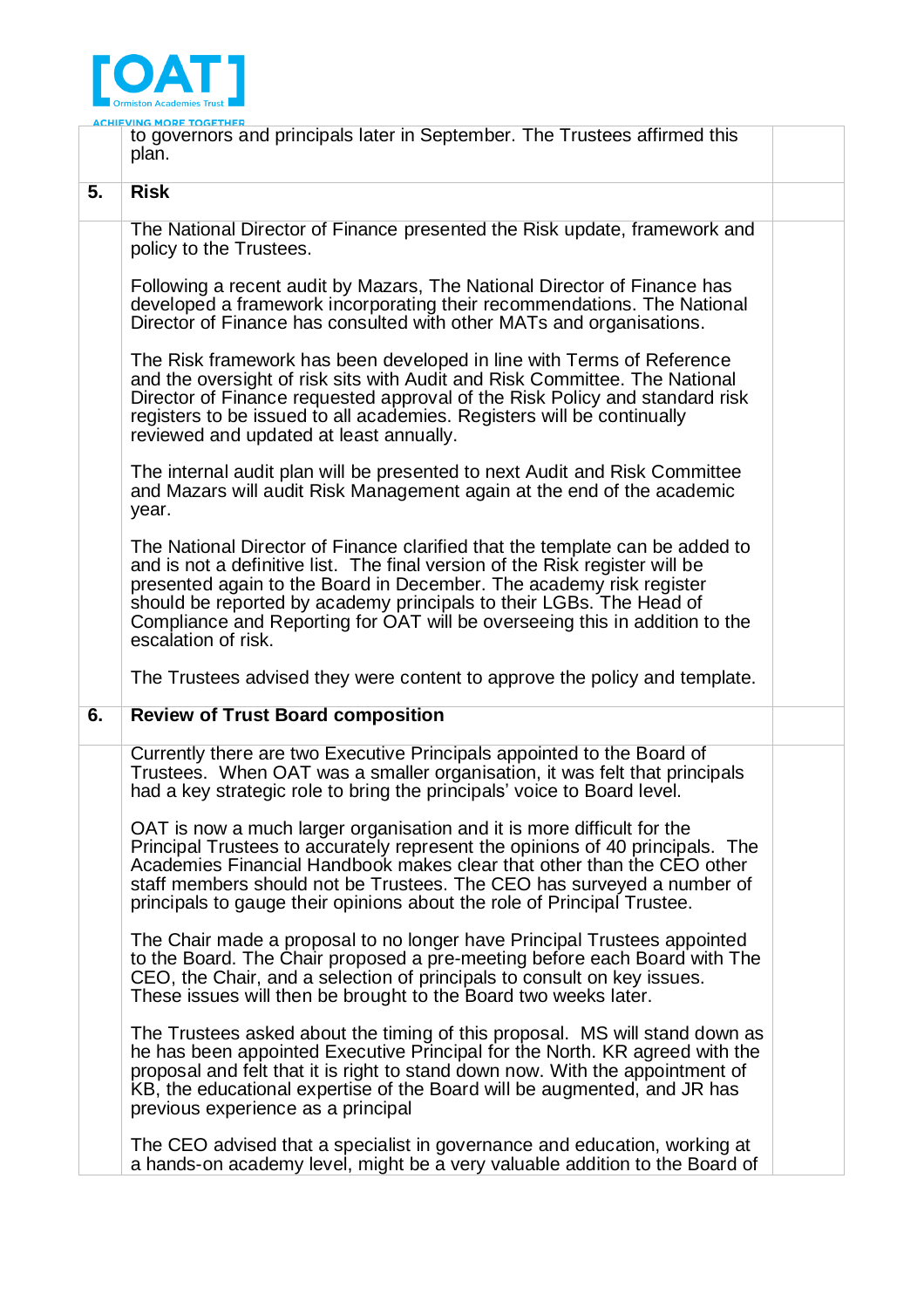

| Trustees.<br>The Board of Trustees will discuss this at the next meeting.<br><b>Link roles</b><br>i.<br><b>GDPR</b><br>Currently this role sits with IB who is content to carry on with the role.<br>ii.<br><b>SEND</b>                                                            |                                                                                                                                                                                                               |  |
|------------------------------------------------------------------------------------------------------------------------------------------------------------------------------------------------------------------------------------------------------------------------------------|---------------------------------------------------------------------------------------------------------------------------------------------------------------------------------------------------------------|--|
|                                                                                                                                                                                                                                                                                    |                                                                                                                                                                                                               |  |
|                                                                                                                                                                                                                                                                                    |                                                                                                                                                                                                               |  |
|                                                                                                                                                                                                                                                                                    |                                                                                                                                                                                                               |  |
| <b>Standards Committee (SIS)</b><br>Safeguarding<br>iii.<br>Currently this role sits with FH who is content to carry on with this<br>role. Safeguarding reports to SIS and FH is not a member of this                                                                              |                                                                                                                                                                                                               |  |
| FH can join SIS Committee meetings when necessary.<br>Vice-chair<br>iv.<br>Currently this role sits with IB who is content to carry on with the role.                                                                                                                              |                                                                                                                                                                                                               |  |
| <b>Terms of Reference (TORs) and Membership</b>                                                                                                                                                                                                                                    |                                                                                                                                                                                                               |  |
| <b>Audit and Risk Committee</b><br>i.<br>ii.<br><b>Finance and Capital Committee</b><br><b>People Committee</b><br>iii.<br><b>School Improvement and Standards Committee</b><br>iv.                                                                                                |                                                                                                                                                                                                               |  |
| The National Director of Finance outlined that ToRs come before the Board<br>annually each September.                                                                                                                                                                              |                                                                                                                                                                                                               |  |
| There were no changes to the People Committee ToRs. The Trustees<br>asked if the ToRs should be amended to include overseeing the composition<br>of LGBs. The National Director of Finance advised this will be considered at<br>next meeting of People Committee in October 2020. |                                                                                                                                                                                                               |  |
| Risk has moved from the Financial Oversight and Risk Committee to Audit<br>and Risk Committee. Minor changes have been made to reflect updates to<br>the Academy Financial Handbook and shared with IB (chair).                                                                    |                                                                                                                                                                                                               |  |
| Financial Oversight and Risk Committee has been renamed as the Finance<br>and Capital Committee. Minor changes have been made and shared with the<br>Chair of the Finance, Oversight and Risk Committee.                                                                           |                                                                                                                                                                                                               |  |
| Safeguarding has moved to the remit of the SIS.                                                                                                                                                                                                                                    |                                                                                                                                                                                                               |  |
| <b>Policies</b>                                                                                                                                                                                                                                                                    |                                                                                                                                                                                                               |  |
| i.<br><b>SEND</b><br><b>NQT</b><br>ii.<br>The Chair advised both the NQT and SEND policy were discussed at length                                                                                                                                                                  |                                                                                                                                                                                                               |  |
|                                                                                                                                                                                                                                                                                    | This will be considered at the next School Improvement and<br>committee. This separation was discussed and considered beneficial.<br>at last SIS Committee. Suggestions have been made and incorporated and a |  |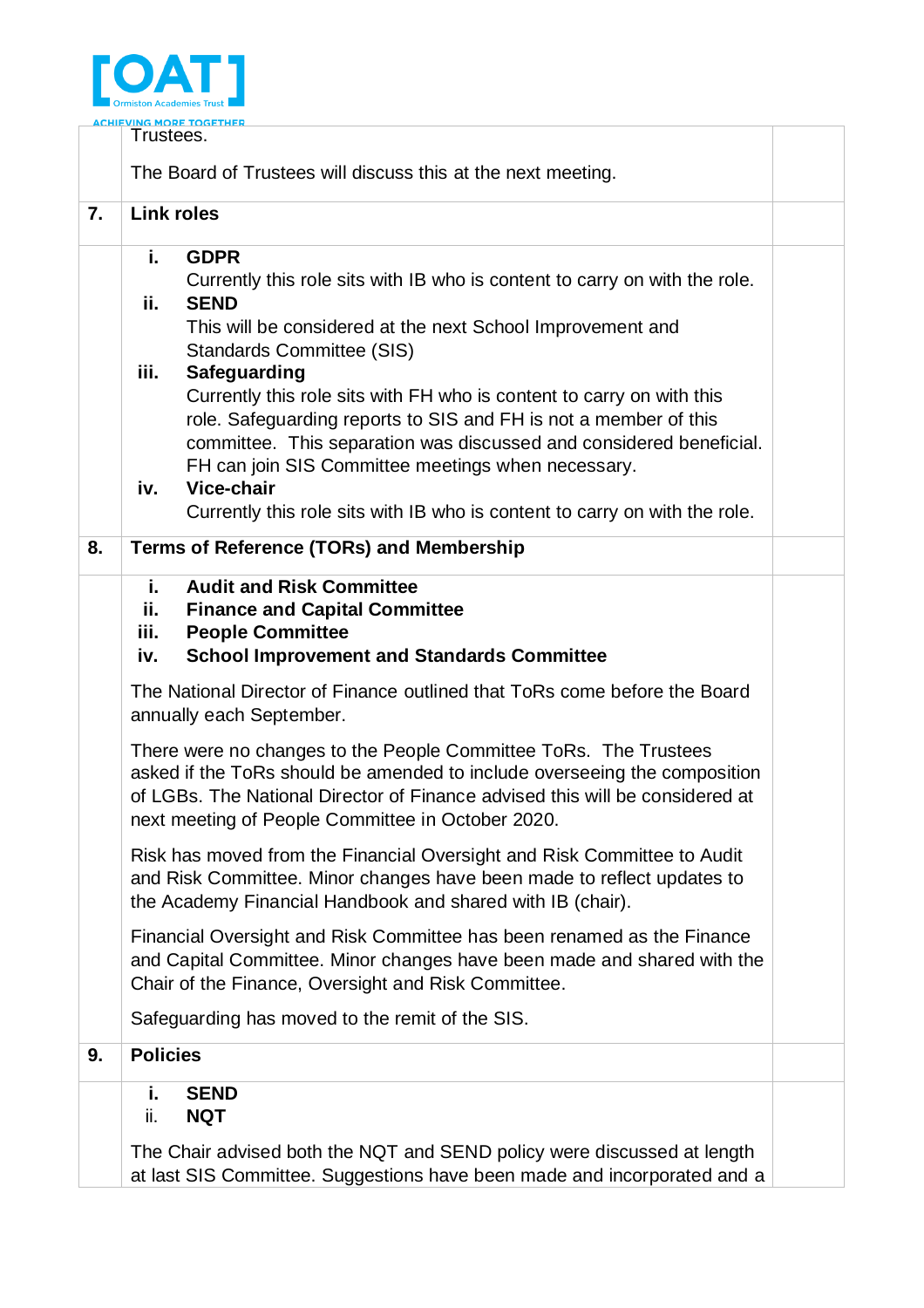

|     | recommendation made that the policies are accepted by the Board.                                                                                                                                                                                                                                                                                                                                                                     |           |
|-----|--------------------------------------------------------------------------------------------------------------------------------------------------------------------------------------------------------------------------------------------------------------------------------------------------------------------------------------------------------------------------------------------------------------------------------------|-----------|
|     | The Trustees approved both SEND and NQT policy.                                                                                                                                                                                                                                                                                                                                                                                      |           |
| 10. | <b>For information</b>                                                                                                                                                                                                                                                                                                                                                                                                               |           |
|     | SIS Committee minutes 20 August 2020<br>$\bullet$                                                                                                                                                                                                                                                                                                                                                                                    |           |
|     | The minutes to the SIS Committee held on 20 August 2020 were noted.                                                                                                                                                                                                                                                                                                                                                                  |           |
| 11. | A.O.B                                                                                                                                                                                                                                                                                                                                                                                                                                |           |
|     | The Trustees asked if there had been any issues resulting from Black Lives<br>Matter in relation to our estate or buildings names. The CEO advised he<br>would speak to the National Director of Estates and Technology to audit this<br>and update at the next Board. Teaching materials have been developed for<br>PHSE regarding this topic and there will be coverage in the next OAT<br>conference event later in the year.     | <b>NH</b> |
|     | The Trustees asked when they will meet to approve the budget. This will<br>be an item added to the Audit and Risk Committee on 23 September 2020.                                                                                                                                                                                                                                                                                    |           |
|     | MS thanked the Trustees for the opportunity to have been a Principal<br>Trustee since 2015. The Trustees thanked MS for his contribution and<br>wished him success in his new role. The Trustees also thanked KR for her<br>support and contribution to the Board.                                                                                                                                                                   |           |
|     | The Chair advised receipt of a letter from the ESFA on 28 August 2020<br>regarding executive pay at OAT. The letter stated that, based on the 2018 to<br>2019 accounts return, executive remuneration at OAT was comparatively<br>high. No supporting analysis was provided to support this.<br>The letter advised that DfE will be publishing a list of all MATs who have<br>received this or similar letters on 14 September 2020. |           |
|     | The response from OAT to justify levels of pay is due by the end of October.<br>The CEO advised that our higher paid numbers cover all staff and as such<br>include a number of Principals.                                                                                                                                                                                                                                          |           |
|     | The National Director of Finance advised that, based on the DfEs own on-<br>line benchmarking, the cost of OAT's executive and central team (i.e. non-<br>academy-based staff) was comparatively low compared to peer MATs.<br>FH emphasised that this was historic data and that OAT had taken action to<br>reduce the size of the executive team in the last year.                                                                 |           |
|     | The CEO advised he has been in dialogue with PLMR in preparation for any<br>negative press coverage. (NB since the Board meeting the ESFA have<br>subsequently withdrawn the publication date)                                                                                                                                                                                                                                       |           |
|     | The Chair thanked KB for her time and contribution to the Board meeting<br>and formally welcomed her to join the Board of Trustees. KB confirmed her<br>acceptance. KB will also be joining the SIS Committee.                                                                                                                                                                                                                       |           |